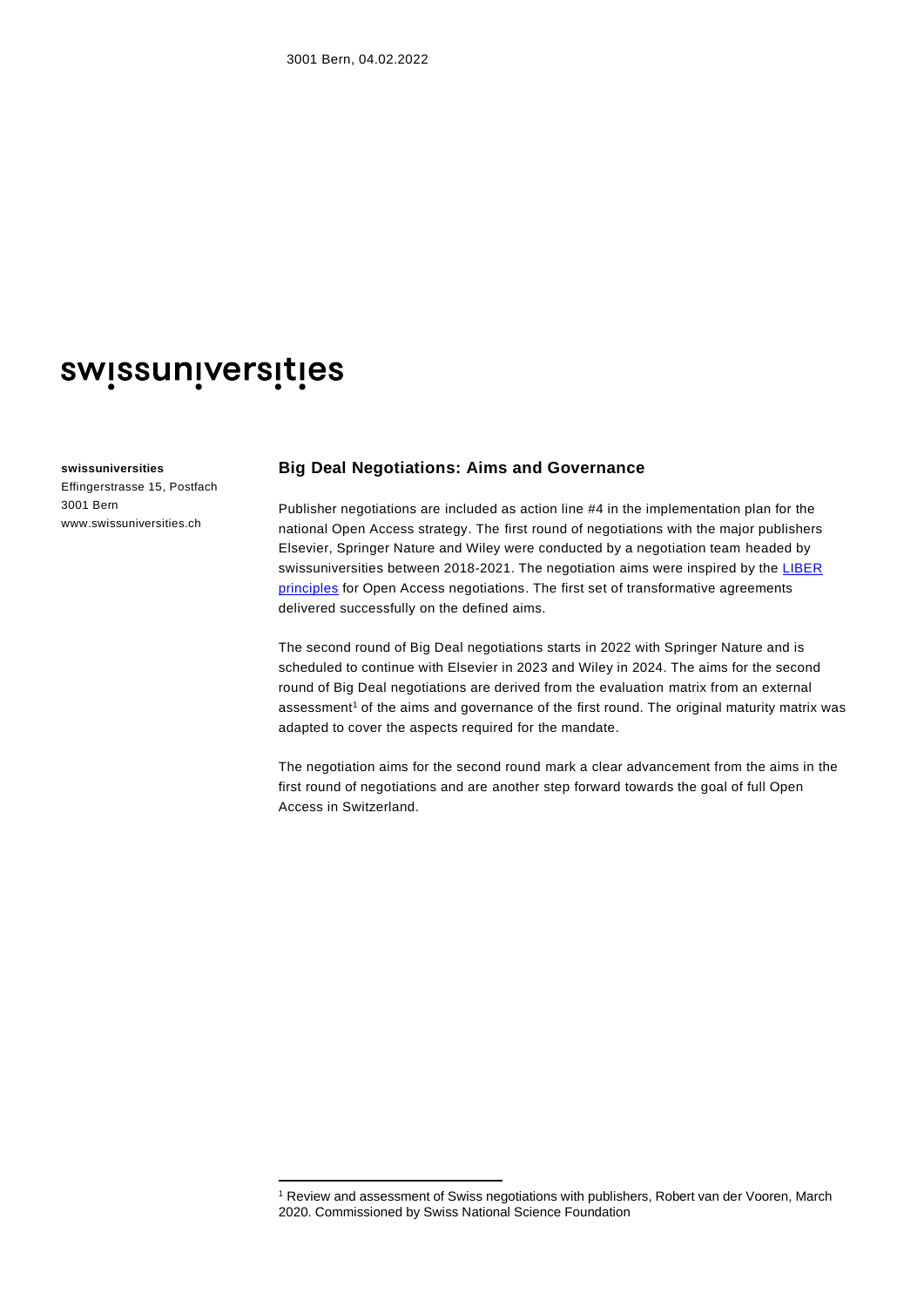### **Negotiation aims**

swissuniversities

| Core provision | • Read access rights to journal titles requested by mandating<br>parties. Continuing read access to licensed titles after termination<br>of the agreement (post cancellation rights).                                                             |
|----------------|---------------------------------------------------------------------------------------------------------------------------------------------------------------------------------------------------------------------------------------------------|
|                | • Open Access publishing rights for all journal publications, i.e. full<br>publisher portfolio <sup>2</sup> including prestigious high impact titles (e.g.<br>Nature, Cell, Lancet, etc.) and Gold OA titles and brands<br>(e.g. BioMed Central). |
| Pricing        | • Cost neutrality on national level for entire publisher journal<br>portfolio, based on existing spend for transformative agreements,<br>additional licences (Nature journals) and Gold OA. Inflation may<br>have to be accounted for.            |
|                | • Cost control mechanism for Gold Open Access, mandating<br>institutions define their level of central investment.                                                                                                                                |
|                | • Price Model for transformative part (Hybrid Open Access) which<br>includes a price point(s) for reading and publishing (Read fee,<br>Publishing fee, or Publish and Read (PAR) fee).                                                            |
|                | • Price Model for publication in Gold Open Access Journals which<br>allows for central and decentral payment of Gold Open Access<br>Article Processing Charges (APCs).                                                                            |
| Legal          | • CC BY licence required as default solution for Open Access<br>publishing, other CC licence types upon request from the author.                                                                                                                  |
|                | • Transformative agreements to be published on conclusion with<br>pricing information on national level only.                                                                                                                                     |
| Workflow       | • Institutional and author workflows to follow <b>ESAC-</b><br>recommendations. If technically feasible for publisher, access via<br>application programming interfaces (API) to resulting publications<br>and publication metadata.              |

 $2$  Exceptions may be accepted for society owned titles hosted on publisher platforms if the agreement between publisher and society does not allow for Open Access publishing.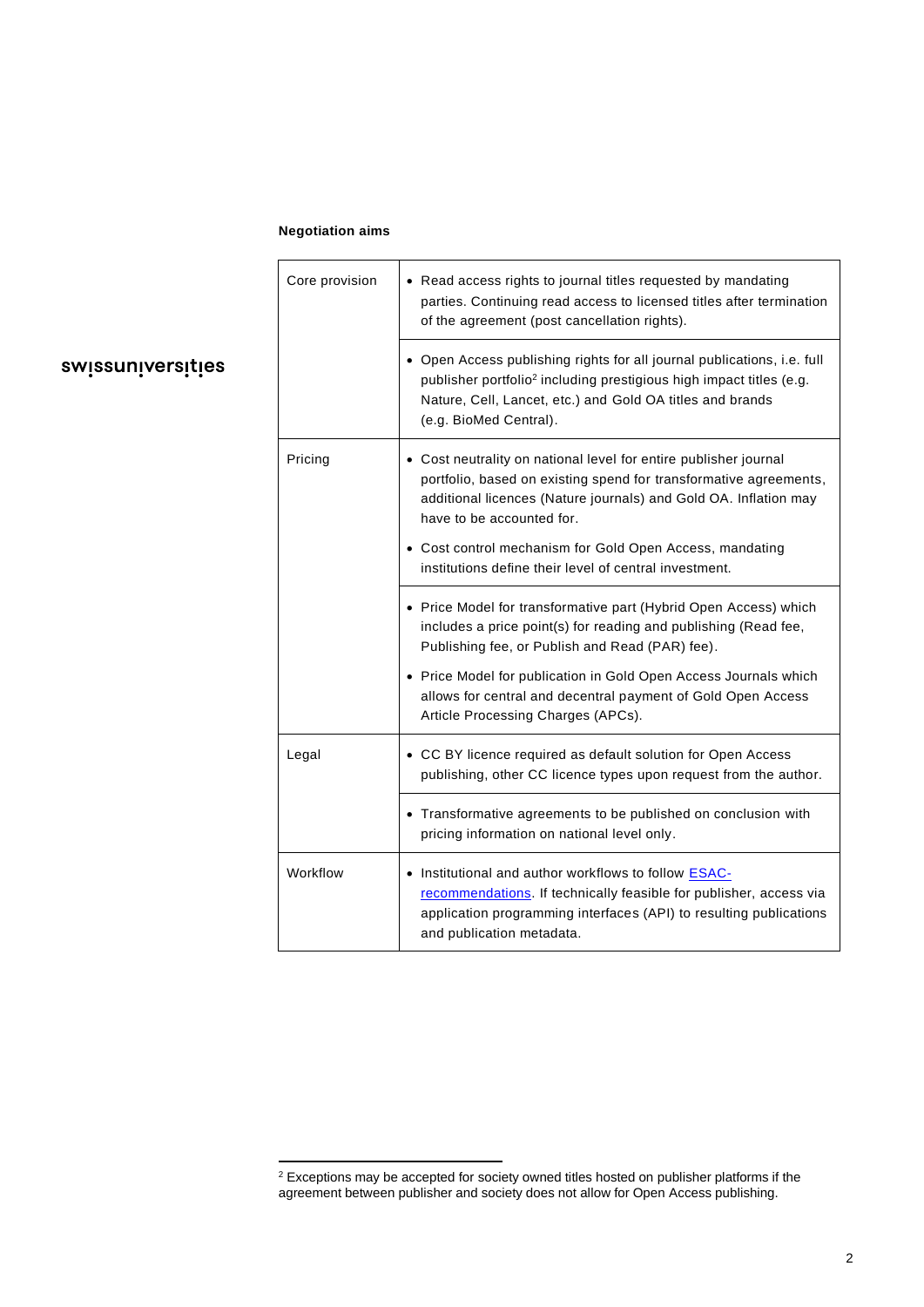#### **Governance**

Mandating institutions are required to fill out and send the form (sent separately) to swissuniversities. By signing the mandate, institutions commit not to conduct parallel negotiations, to not prolong bilateral agreements between institutions and publishers for Gold Open Access publications and to accept a "no deal" state if the negotiations prove unsuccessful or require more time to produce the required results.

## swissuniversities

swissuniversities is in the lead for the negotiation strategy. swissuniversities assigns the negotiations to a team and delegates project controlling and strategic decisions to the Delegation Open Science (DelOS). The negotiation team will report regularly and deliver negotiation results to the DelOS. The DelOS will verify whether the negotiation results meet the defined negotiation aims.



The staff of the Consortium of Swiss Academic Libraries will prepare, organize and professionally support the negotiations as well as the decision process. Mandating institutions will receive an offer from the Consortium of Swiss Academic Libraries to join a negotiated agreement. They decide themselves if they accept its terms. The agreements will be signed by the Consortium of Swiss Academic Libraries on behalf of the mandating parties.